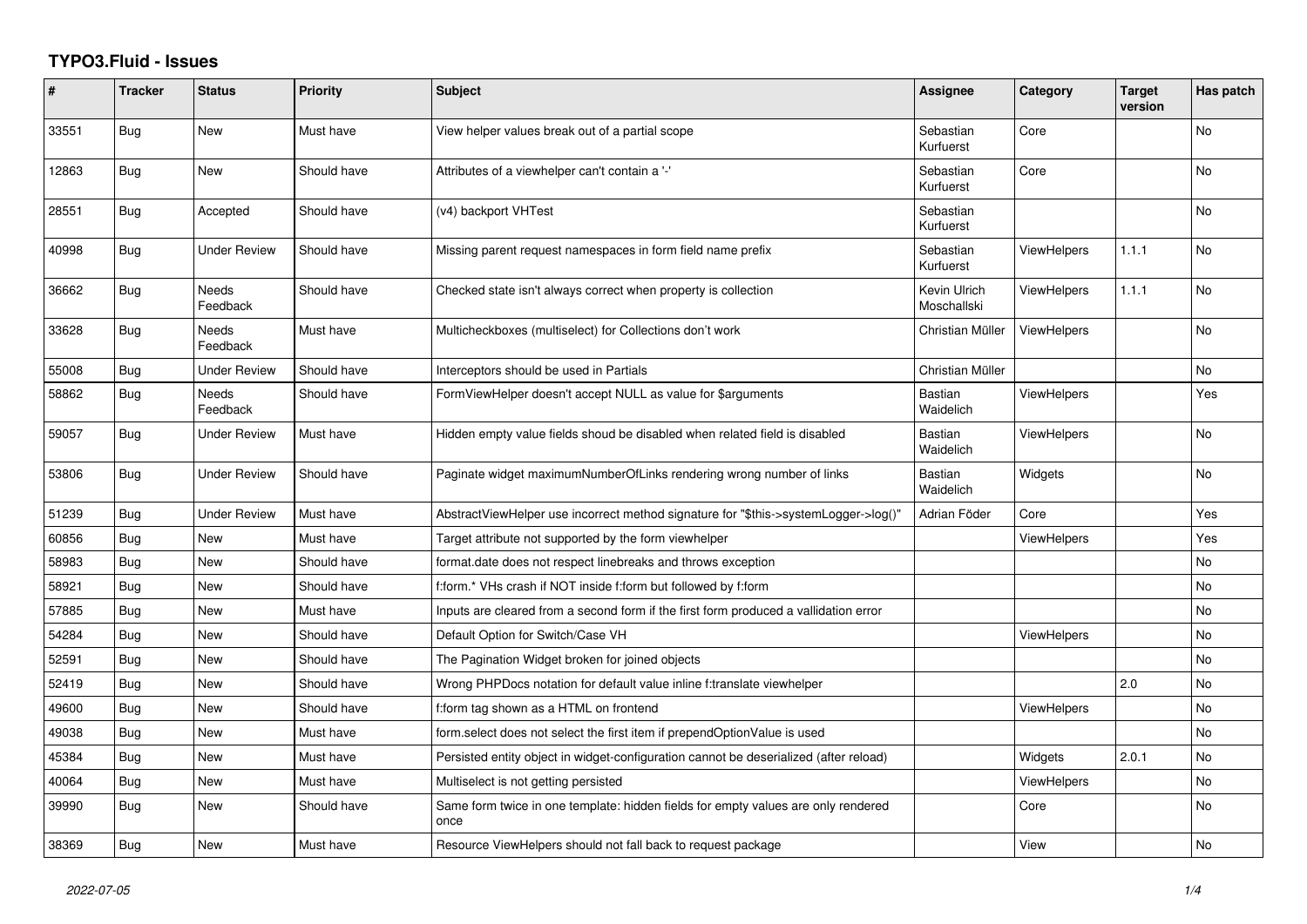| ∦     | <b>Tracker</b> | <b>Status</b>            | <b>Priority</b> | <b>Subject</b>                                                                                              | <b>Assignee</b>        | Category           | <b>Target</b><br>version | Has patch |
|-------|----------------|--------------------------|-----------------|-------------------------------------------------------------------------------------------------------------|------------------------|--------------------|--------------------------|-----------|
| 37619 | Bug            | New                      | Should have     | Fatal Error when using variable in name attribute of Section ViewHelper                                     |                        | ViewHelpers        |                          | No        |
| 36655 | Bug            | New                      | Should have     | Pagination Links                                                                                            |                        | Widgets            |                          | No        |
| 30937 | Bug            | New                      | Should have     | CropViewHelper stringToTruncate can't be supplied so it can't be easily extended                            |                        | ViewHelpers        |                          | Yes       |
| 28554 | Bug            | New                      | Should have     | (v4) implement feature flag to disable caching                                                              |                        |                    |                          | No        |
| 28553 | Bug            | New                      | Should have     | improve XHProf test setup                                                                                   |                        |                    |                          | No        |
| 28552 | Bug            | New                      | Should have     | (v5) write ViewHelper test for compiled run; adjust functional test to do two passes<br>(uncached & cached) |                        |                    |                          | No        |
| 28550 | Bug            | New                      | Should have     | (v4) make widgets cacheable, i.e. not implement childnodeaccess interface                                   |                        |                    |                          | No        |
| 28549 | Bug            | New                      | Should have     | make widgets cacheable, i.e. not implement childnodeaccess interface                                        |                        |                    |                          | No        |
| 27607 | Bug            | New                      | Must have       | Make Fluid comparisons work when first element is STRING, second is NULL.                                   |                        | Core               |                          | No        |
| 13045 | Bug            | New                      | Should have     | Entity decode of strings are different between if-conditions and output of variable                         |                        |                    |                          |           |
| 8648  | Bug            | New                      | Should have     | format.crop ViewHelper should support all features of the crop stdWrap function                             |                        | ViewHelpers        |                          | No        |
| 3481  | Bug            | New                      | Should have     | Use ViewHelperVariableContainer in PostParseFacet                                                           |                        | Core               |                          | No        |
| 46289 | Bug            | <b>Needs</b><br>Feedback | Should have     | Enable Escaping Interceptor in XML request format                                                           |                        | View               | 2.0.1                    | No        |
| 65424 | Bug            | <b>Under Review</b>      | Should have     | SelectViewHelper must respect option(Value Label)Field for arrays                                           |                        | ViewHelpers        |                          | No        |
| 52536 | Bug            | <b>Under Review</b>      | Should have     | Errorclass not set if no property-attribute set                                                             |                        |                    |                          |           |
| 50888 | Bug            | <b>Under Review</b>      | Should have     | WSOD by changing name of section and if Fluid caches are generated                                          |                        |                    |                          | No        |
| 47006 | Bug            | <b>Under Review</b>      | Should have     | widget identifier are not unique                                                                            |                        |                    |                          | No        |
| 44234 | Bug            | <b>Under Review</b>      | Should have     | selectViewHelper's sorting does not respect locale collation                                                |                        | ViewHelpers        | 2.1                      | No        |
| 34682 | Bug            | <b>Under Review</b>      | Should have     | Radio Button missing checked on validation error                                                            |                        | ViewHelpers        |                          | No        |
| 33394 | Feature        | <b>Needs</b><br>Feedback | Should have     | Logical expression parser for BooleanNode                                                                   | <b>Tobias Liebig</b>   | Core               |                          | No        |
| 9005  | Feature        | Accepted                 | Could have      | Fluid Template Analyzer (FTA)                                                                               | Sebastian<br>Kurfuerst |                    |                          |           |
| 5933  | Feature        | Accepted                 | Should have     | Optional section rendering                                                                                  | Sebastian<br>Kurfuerst | <b>ViewHelpers</b> |                          | No        |
| 52640 | Feature        | <b>Under Review</b>      | Should have     | Create an UnlessViewHelper as opposite to the IfViewHelper                                                  | Marc Neuhaus           |                    |                          | No        |
| 43346 | Feature        | <b>Under Review</b>      | Should have     | Allow property mapping configuration via template                                                           | Karsten<br>Dambekalns  | ViewHelpers        | 2.1                      | No        |
| 37095 | Feature        | New                      | Should have     | It should be possible to set a different template on a Fluid TemplateView inside an<br>action               | Christopher<br>Hlubek  |                    |                          | No        |
| 3725  | Feature        | New                      | Could have      | CSS Engine                                                                                                  | Christian Müller       | ViewHelpers        |                          | No        |
| 62346 | Feature        | New                      | Could have      | f:comment should have high precende                                                                         |                        | Core               | 3.x                      | No        |
| 60271 | Feature        | New                      | Should have     | Paginate viewhelper, should also support arrays                                                             |                        |                    |                          | No        |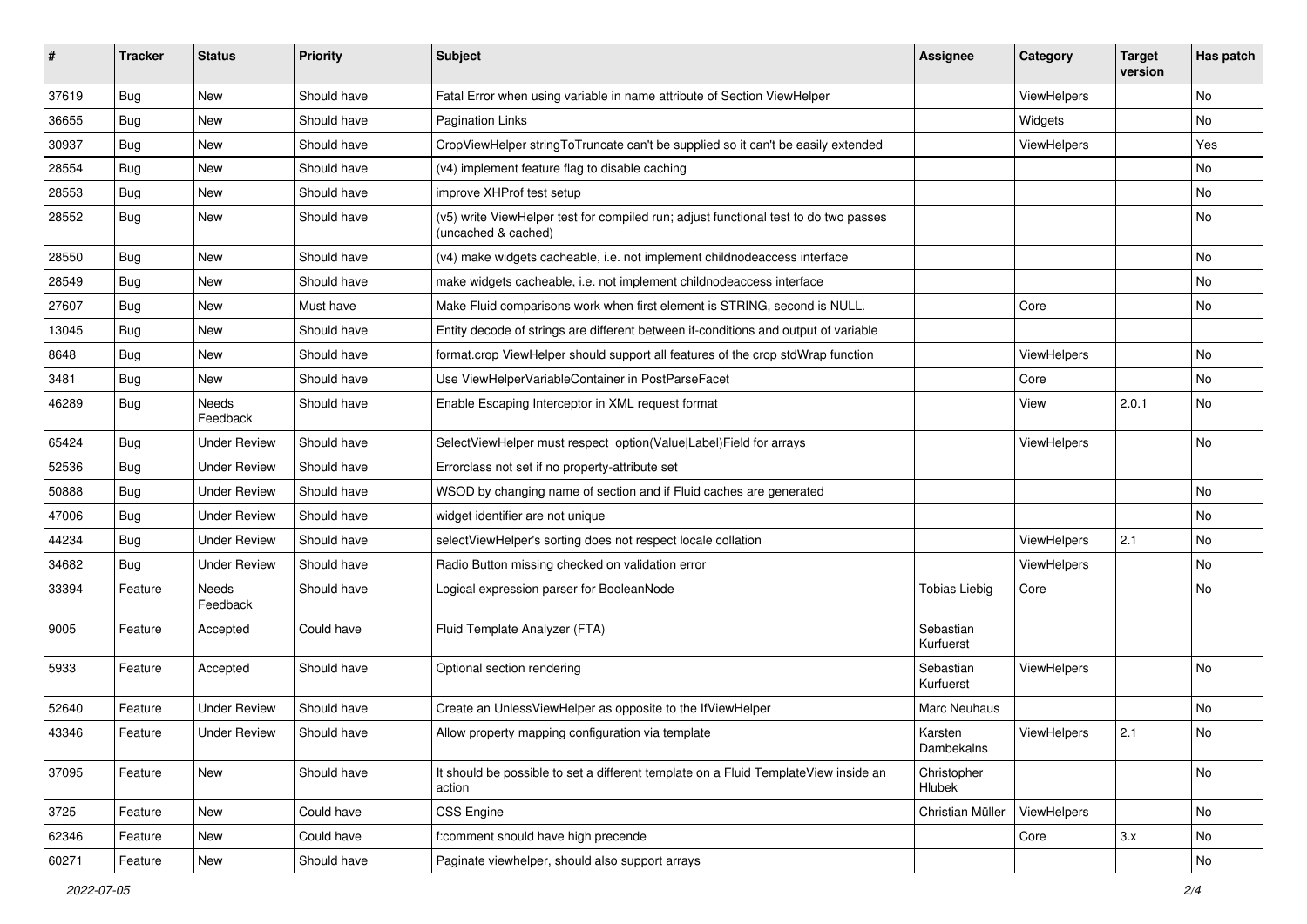| $\pmb{\#}$ | <b>Tracker</b> | <b>Status</b>            | <b>Priority</b> | Subject                                                                            | <b>Assignee</b>       | Category    | <b>Target</b><br>version | Has patch |
|------------|----------------|--------------------------|-----------------|------------------------------------------------------------------------------------|-----------------------|-------------|--------------------------|-----------|
| 60181      | Feature        | <b>New</b>               | Could have      | Caching mechanism for Fluid Views/Templates                                        |                       | View        |                          | <b>No</b> |
| 60003      | Feature        | New                      | Should have     | Add required-Attribute to f:form.password                                          |                       | ViewHelpers |                          | No        |
| 51277      | Feature        | New                      | Should have     | ViewHelper context should be aware of actual file occurrence                       |                       |             |                          | No        |
| 51100      | Feature        | New                      | Must have       | Links with absolute URI should have the option of URI Scheme                       |                       | ViewHelpers |                          | No        |
| 48355      | Feature        | New                      | Could have      | Assign output of viewhelper to template variable for further processing.           |                       |             |                          |           |
| 46545      | Feature        | <b>New</b>               | Should have     | Better support for arrays in options of SelectViewHelper                           |                       |             |                          | No        |
| 45153      | Feature        | New                      | Should have     | f:be.menus.actionMenuItem - Detection of the current select option is insufficient |                       |             |                          | No        |
| 42397      | Feature        | New                      | Should have     | Missing viewhelper for general links                                               |                       |             |                          | No        |
| 40081      | Feature        | <b>New</b>               | Should have     | Allow assigned variables as keys in arrays                                         |                       |             |                          | No        |
| 39936      | Feature        | New                      | Should have     | registerTagAttribute should handle default values                                  |                       | ViewHelpers |                          | No        |
| 38130      | Feature        | New                      | Should have     | Checkboxes and multiple select fields should have an assignable default value      |                       |             |                          | No        |
| 36559      | Feature        | New                      | Could have      | New widget progress bar                                                            |                       |             |                          | Yes       |
| 36410      | Feature        | <b>New</b>               | Should have     | Allow templates to send arguments back to layout                                   |                       | ViewHelpers |                          | No        |
| 33215      | Feature        | <b>New</b>               | Should have     | RFC: Dynamic values in ObjectAccess paths                                          |                       |             |                          | No        |
| 31955      | Feature        | New                      | Should have     | f:uri.widget                                                                       |                       | Widgets     |                          | No        |
| 30555      | Feature        | New                      | Could have      | Make TagBuilder more extensible                                                    |                       | Core        |                          | No        |
| 10472      | Feature        | New                      | Could have      | Fluid Standalone distribution                                                      |                       | Core        |                          | No        |
| 9514       | Feature        | New                      | Should have     | Support explicit Array Arguments for ViewHelpers                                   |                       |             |                          |           |
| 7608       | Feature        | <b>New</b>               | Could have      | Configurable shorthand/object accessor delimiters                                  |                       | Core        |                          | Yes       |
| 4704       | Feature        | New                      | Should have     | Improve parsing exception messages                                                 |                       | Core        |                          |           |
| 1907       | Feature        | New                      | Could have      | Default values for view helpers based on context                                   |                       | Core        |                          |           |
| 45345      | Feature        | <b>Needs</b><br>Feedback | Should have     | Easy to use comments for fluid that won't show in output                           |                       |             |                          |           |
| 8989       | Feature        | <b>Needs</b><br>Feedback | Could have      | Search path for fluid template files                                               |                       | View        |                          | <b>No</b> |
| 3291       | Feature        | Needs<br>Feedback        | Should have     | Cacheable viewhelpers                                                              |                       |             |                          | <b>No</b> |
| 49756      | Feature        | <b>Under Review</b>      | Should have     | Select values by array key in checkbox viewhelper                                  |                       |             |                          | No        |
| 46257      | Feature        | <b>Under Review</b>      | Should have     | Add escape sequence support for Fluid                                              |                       | Core        |                          | No        |
| 8491       | Task           | Needs<br>Feedback        | Should have     | link.action and uri.action differ in absolute argument                             | Karsten<br>Dambekalns | ViewHelpers |                          | No        |
| 54195      | Task           | New                      | Should have     | Rename and move FormViewHelper's errorClass value, currently 'f3-form-error'       | Adrian Föder          | ViewHelpers |                          | No        |
| 56237      | Task           | New                      | Should have     | in-line (Condition) ViewHelpers should not evaluate on parsing                     |                       |             |                          | No        |
| 47669      | Task           | New                      | Should have     | FormViewHelper does not define the default request method                          |                       |             |                          | No        |